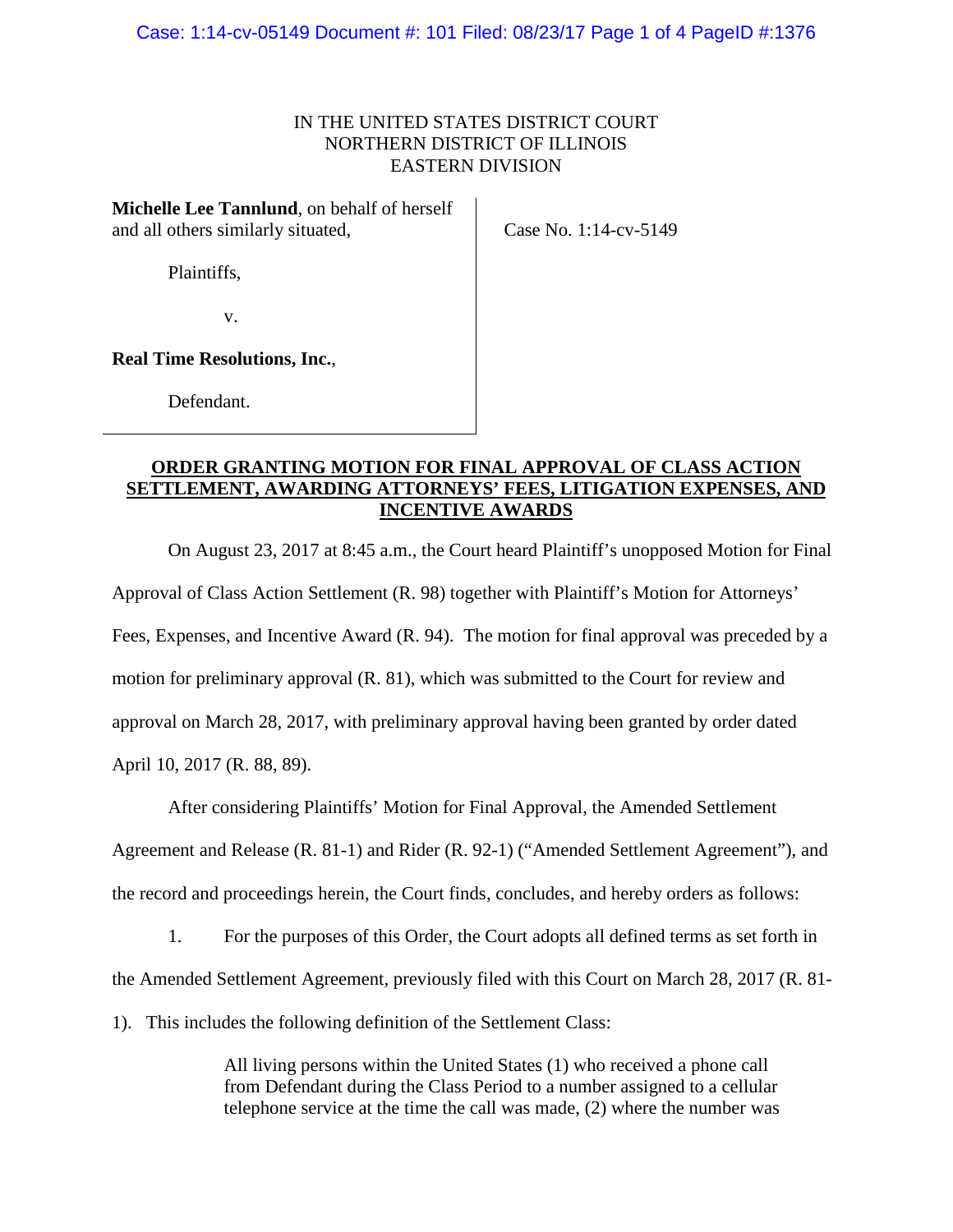uploaded to and dialed by Defendant's telephone system, and (3) who did not give his or her express consent prior to such call being placed. Excluded from the Settlement Class are Accounts for which Defendant made no further cell phone calls after (1) Defendant received a release or representation from the debtor that he or she had no claims or (2) the debtor filed for relief under Title 11 of the United States Code resulting in a bankruptcy discharge order. Also excluded from the Settlement Class are Defendant; its parent companies, affiliates or subsidiaries, or any employees thereof, and any entities in which any of such companies has a controlling interest; the judge or magistrate judge to whom the Action is assigned; and, any member of those judges' staffs and immediate families.

2. Having preliminarily certified a Settlement Class and appointed class counsel by Order dated April 10, 2017, the Court now grants final approval to the Settlement Class as defined above, finally approves the appointment of Michelle Lee Tannlund as the representative for the Settlement Class, and finally designates and appoints Ankcorn Law Firm PLLC as counsel for the Settlement Class.

3. The Court finds that that the distribution of Notice of the Class Action Settlement as provided by the Amended Settlement Agreement, and as ordered by this Court upon preliminary approval, constitutes the best notice practicable under the circumstances and fully meets the requirements of due process

4. The Court finds that the Settlement, as set forth in greater detail in the Amended Settlement Agreement, agreed to by the parties, is fair, adequate, and reasonable.

5. The Court further finds that after notice, and an opportunity to object and/or opt out of the settlement, no Class Member has objected to the Settlement. A total of 16,289 timely and valid claims have been submitted by Class Members as of August 22, 2017 and an additional ten (10) Class Members have timely opted out of the proposed Settlement after notice and an opportunity to do so. A list of the names of the individuals who have opted out is set forth on the declaration of Lisa Mullins, claims administrator, dated August 9, 2017 (R. 98-1, ¶ 10).

- 2 -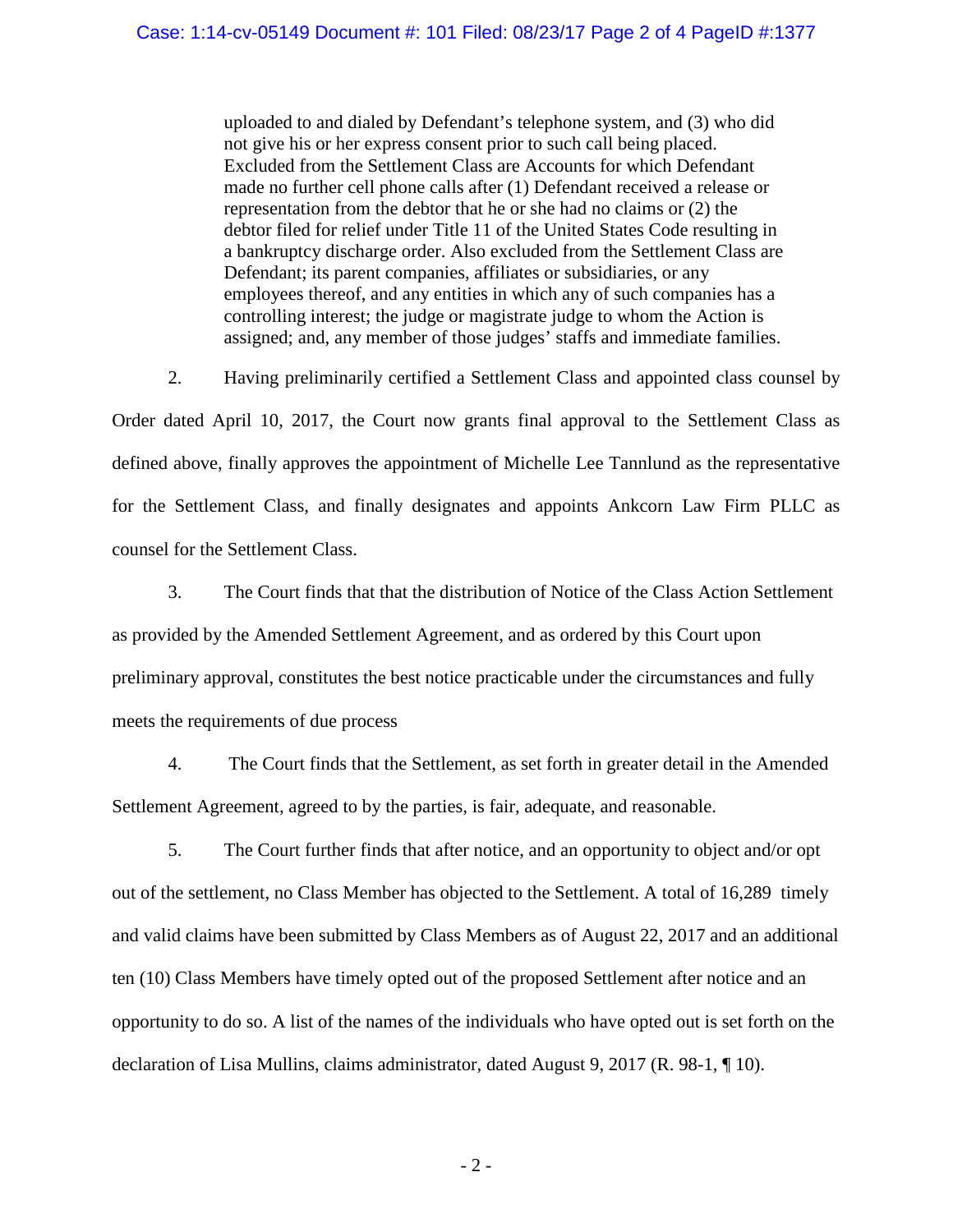#### Case: 1:14-cv-05149 Document #: 101 Filed: 08/23/17 Page 3 of 4 PageID #:1378

Accordingly, the Court finds that the Class Members have been treated fairly and equally and that the Settlement Class as a whole views the Settlement favorably.

6. The Court also finds that Settlement followed a lengthy period of arms-length negotiations and is not the product of fraud or overreaching by, or collusion between, the parties to this litigation. After considering the Defendant's exposure, the Plaintiff's likelihood of success on her claims, and the risks, expense and delays associated with difficult litigation, the Court finds that the Settlement is fair, reasonable, adequate and in the best interests of the Settlement Class. The Settlement comports fully with the requirements of Rule 23 of the Federal Rules of Civil Procedure. Accordingly, the Court hereby grants final approval of the Settlement and all of the terms of the Amended Settlement Agreement. Plaintiff and Defendant are ordered to carry out the Settlement according to the terms of the Amended Settlement Agreement.

7. Class Counsel has moved for an award of attorney's fees of \$502,000.00 as well as an award of costs and expenses of \$30,805.55 (R. 94). No Class Member has objected to the proposed fee award. The requested attorneys' fees and expenses are reasonable under the circumstances and are hereby awarded in the amount requested.

8. The attorney's fees noted in the preceding Paragraphs shall be paid to Class Counsel from the Settlement Fund. Upon payment to Class Counsel, the Released Parties, the Released Parties' Counsel, and the Claims Administrator shall have no further liability or responsibility to Class Counsel, the Representative Plaintiff or any vendors or third parties employed by Plaintiff or Class Counsel for attorneys' fees, expenses, and/or costs incurred by Class Counsel on behalf of Plaintiff in this Action.

9. Plaintiff has moved for an incentive award of \$12,500.00 for Representative Plaintiff Michelle Lee Tannlund. The active involvement of the named plaintiff and her service

- 3 -